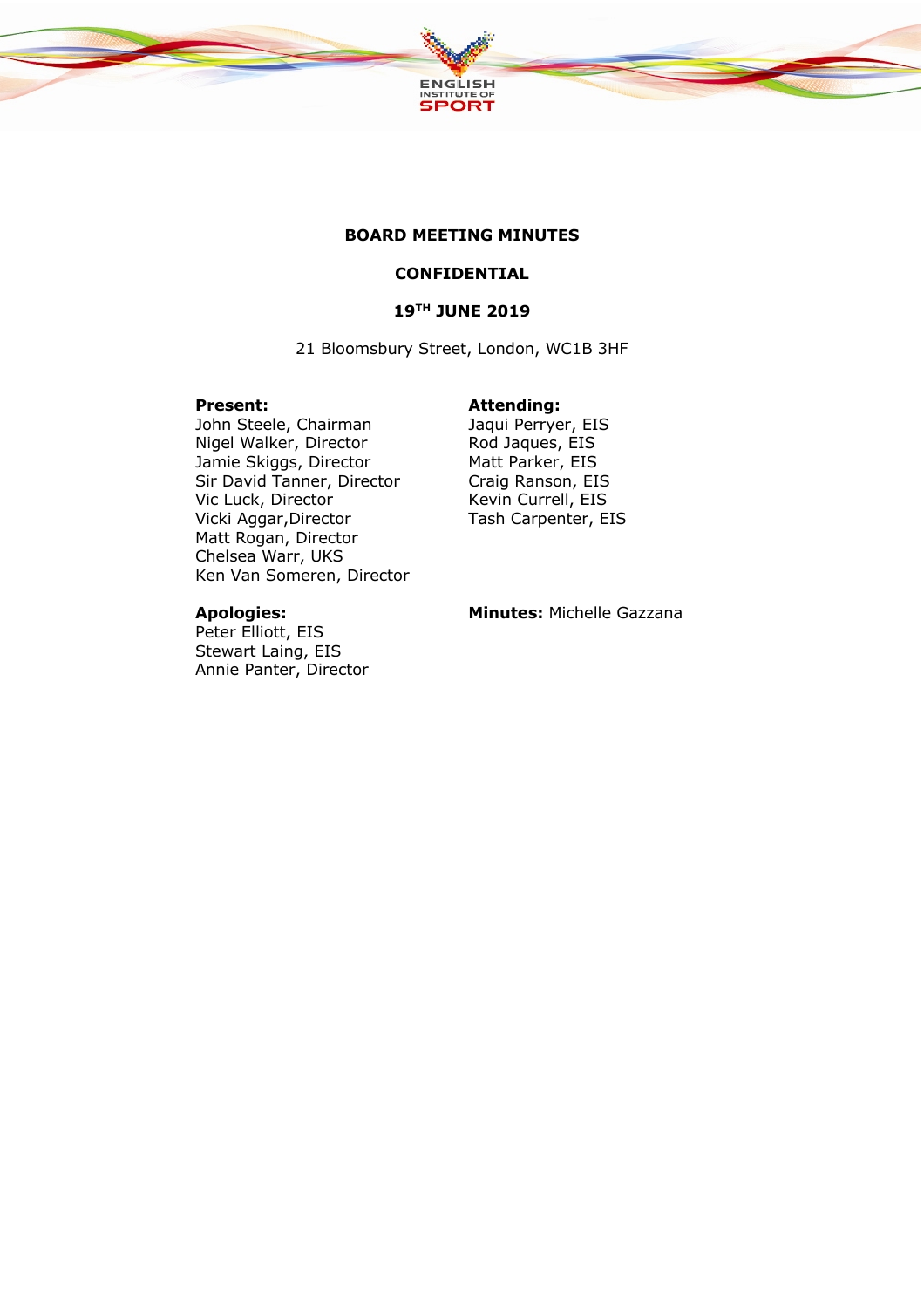

### **1 General**

**Action**

## **1.1 Chair's Welcome**

The chairman, John Steele (JS) welcomed the board to the meeting.

JS informed the board that Sally Munday (SM) had resigned from the EIS board due to her appointment as Chief Executive at UK Sport. The board vacancy created by Sally Munday's resignation was discussed. It was felt the EIS would benefit from recruiting two individuals to widen the breadth of experience from across high performance sport. As a consequence, it was agreed that it should be proposed that the maximum number of Directors of the Company be increased from 11 (eleven) to 12 (twelve). A change to the Company's Articles of Association was therefore proposed by special resolution (presented as a written resolution of the member of the Company) which would amend the Articles of Association by deleting the provisions of Article 39 and replacing it with the following Article: "39. The number of Directors shall be not less than four and unless and until varied by ordinary resolution of the Company in general meeting shall be subject to a maximum of 12 Directors."

JS acknowledged Vic Luck and Sir David Tanner's agreement to serve a second term on the EIS board, and thanked them for all their work to date.

JS congratulated Nigel Walker (NW) on his recent OBE honour on behalf of the board.

### **1.2 Apologies**

Annie Panter (AP), Peter Elliott (PE), Stewart Laing (SL) had sent their apologies.

#### **1.3 Conflicts of interest**

No conflicts of interest were declared.

#### **1.4 Minutes of last meeting**

It was noted that 4.1 Craig Ranson's (CR) update on Athlete Health was to be amended to read, 'When evaluating the potential impact of Athlete Health's 2018 winter respiratory illness management campaign, that saw 1000 education and resource festive packs distributed to WCP athletes, there were 41% less upper respiratory tract infections (URTIs) recorded in the 4-weeks post-Christmas 2018/19 (34) compared to the 2018/18 post-Christmas period (58). This included 60% less URTIs (12 vs 30) in the first week after the Christmas break.'.

Excepting the above, the minutes were declared to be correct.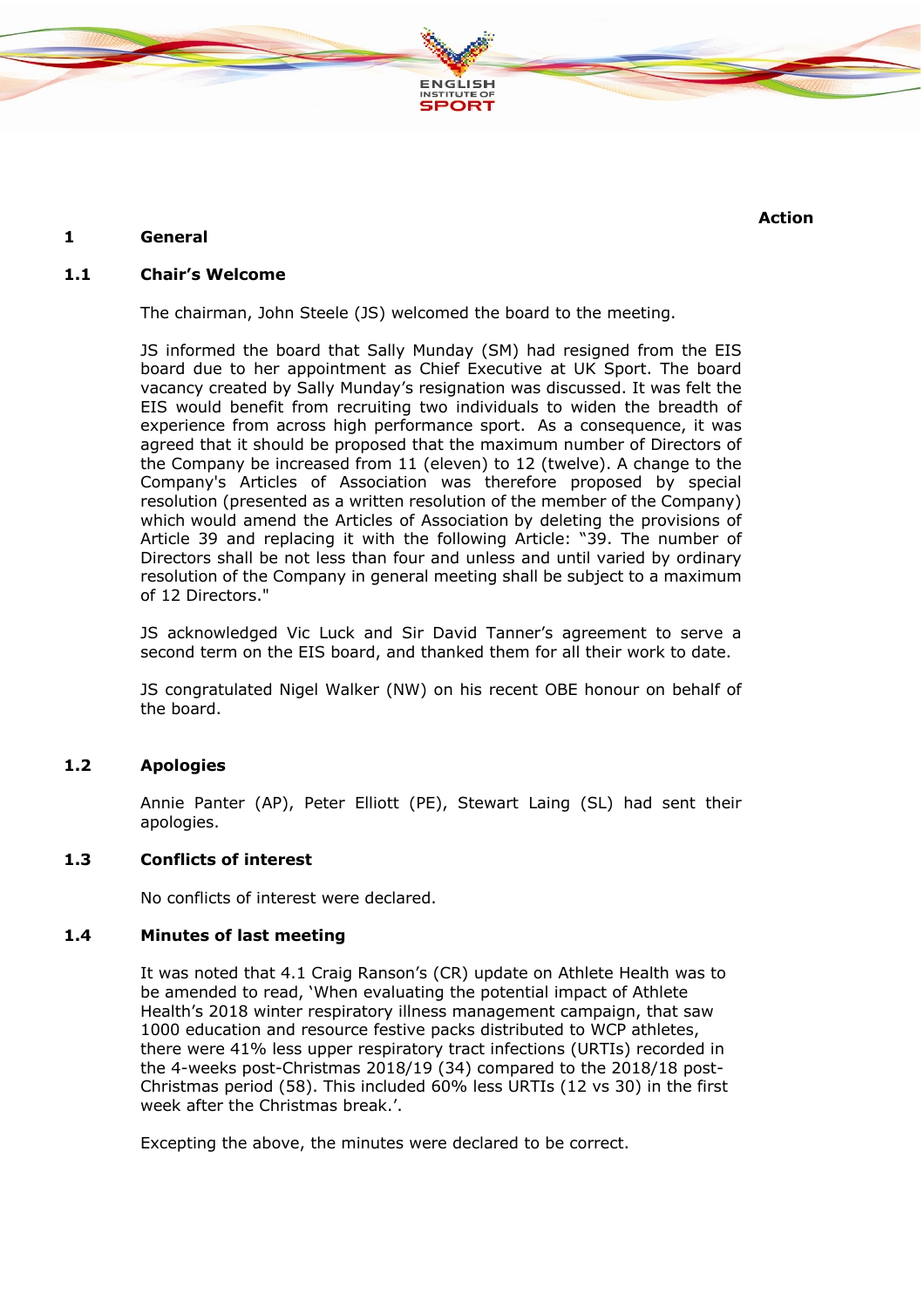

#### **1.5 Matter's Arising – summary of actions**

Nigel Walker (NW) informed the board that a plan had been put in place to cover Stewart Laing's (SL) absence. Sir David Tanner (DT) noted that it would be valuable for the board to be made aware of the impact the HoPs role has had over the cycle to date and that this analysis should be brought to **Action NW** September's board for review.

DT expressed his view that site presence could still be improved and it was agreed that this would be reviewed as part of contract renegotiations with landlords at the start of the new cycle. Ken Van Someren (KVS) stated that it should align with UK Sport's ongoing work around Elite Training Centres **Action**  (ETC) and it was agreed that this matter would be revisited after the ETC **TC/PE**meetings.

#### **2 Financial**

### **2.1 FY19 Actual Summary**

Jamie Skiggs (JSK) informed the board of the EIS's financial position at yearend and reminded the board of the deferred grant from last year into this year.

JSK stated that the year-end financial positions of all elements of the EIS' activity were included with the exception of Short Track Speed Skating due to its different funding cycle.

#### **2.2 2019 Statutory Accounts**

JSK informed the board of the process for approval of Statutory Accounts, stating that the National Audit Office (NAO) required further assurance from the Company's pension scheme provider before certifying the accounts.

JSK proposed next steps in the interim and asked that the board endorse these, following agreement from the Group Audit and Risk Committee (GARC), to which the board agreed. If material changes were made to the accounts, they would be recirculated to board for final approval.

#### **2.3 Full Cycle Budget**

JSK informed the board of the balanced budget for the remainder of the cycle and summarised the ten (10) activities that were being monitored and aligned with their respective actions in order to deliver savings and generate income over the next two years. The board requested that if any item were to appear red, it would be brought to the attention of the board immediately.

The board acknowledged JSK's and the Senior Leadership Teams work around budget and commended them for their efforts.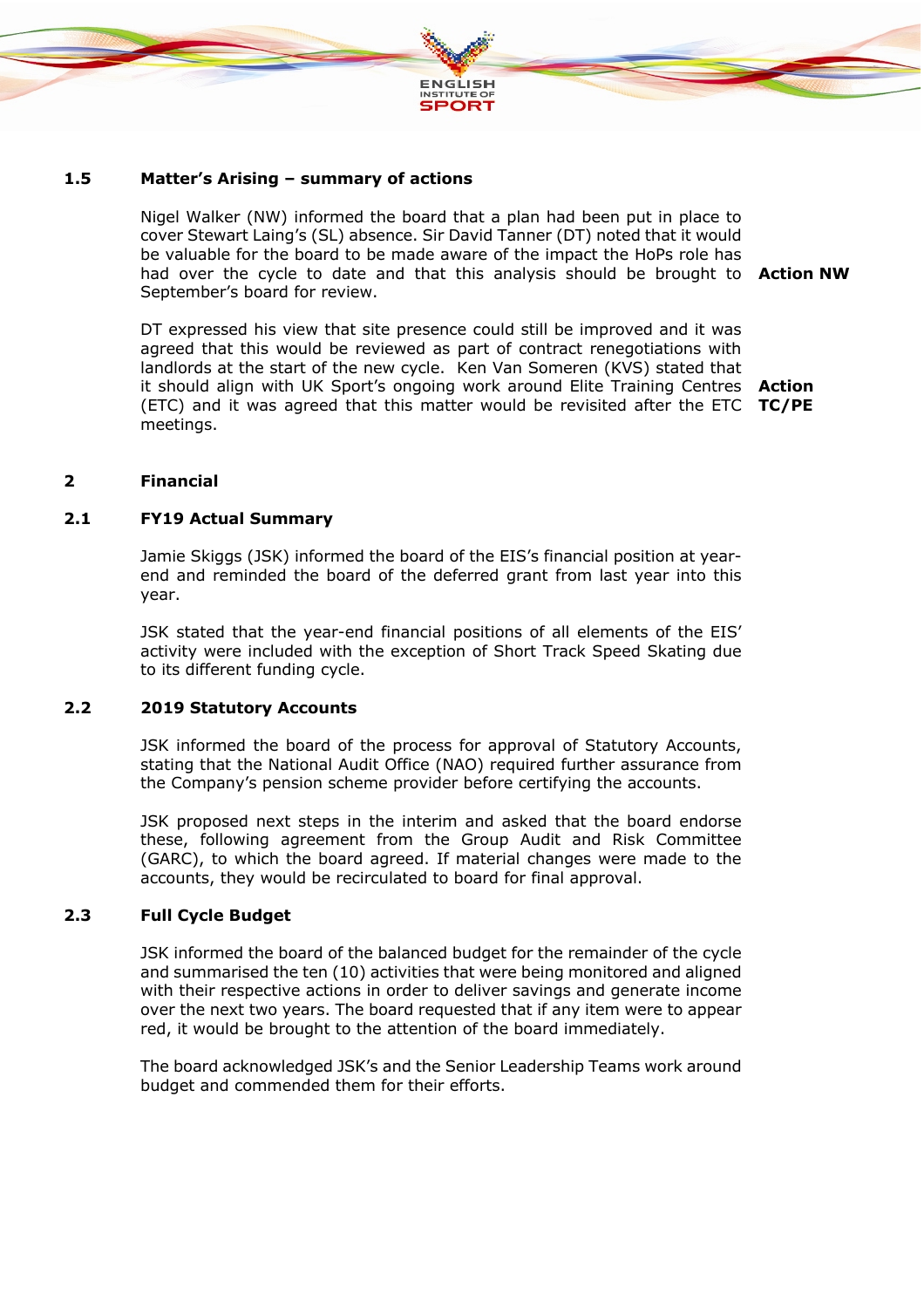

#### **2.4 Commercial Activity**

Tash Carpenter (TC) presented to the board the commercial activity, outlining a potential project with UKS, the BOA and the BPA. The board stated that it would require further details before it could come to a view on the project.

TC followed on from this with the overall commercial strategy stating that good progress had been made and covered where income had been generated thus far. TC added that potential partnerships, following recent conversations, could be underway shortly and board requested that TC kept them informed of any potential risks should the strategy impact on our core focus.

#### **3 Governance**

#### **3.1 Risk Register**

JSK presented to the board the risk register and noted that a separate risk on the 'impact of decisions made by the EIS to ensure a balanced budget' was added.

Board requested that two reds risks be added to the register around the 'conclusion on the future commercial strategy' and 'board governance in relation to EIS representation on UKS Board'.

Vicki Aggar (VA) raised concern over Performance Lifestyle and Athlete Wellbeing in the lead up to Tokyo and requested that the EIS kept this on their radar. Following this, Chelsea Warr (CW) informed the board of UK Sport's review around athlete services in the future and Performance Lifestyle's role in this, adding that she will bring this information back to board in September for discussion. It was requested by board that Craig Ranson **Action**  also reported to board in September around athlete health services.

**CW & CR**

#### **3.2 Group Audit and risk committee update**

VL informed the board that the annual report of the GARC had since gone to both the UK Sport and EIS board and thanked JSK and the finance team for their work around the annual accounts.

There was a discussion around committee awareness of the work of the EIS, and it was noted that VL would invite GARC member Anwar Ahmed (AA) to a **Action VL**short induction to the EIS.

#### **3.3 Board Attendance Register**

JS referred to the board attendance register and stated that it presented a positive situation with no issues to report.

#### **3.4 Approvals – Role of chair, Science & Ethics**

JSK presented to the board the role of the Chair and the Chief Executive and noted the minor changes made, to which the board approved.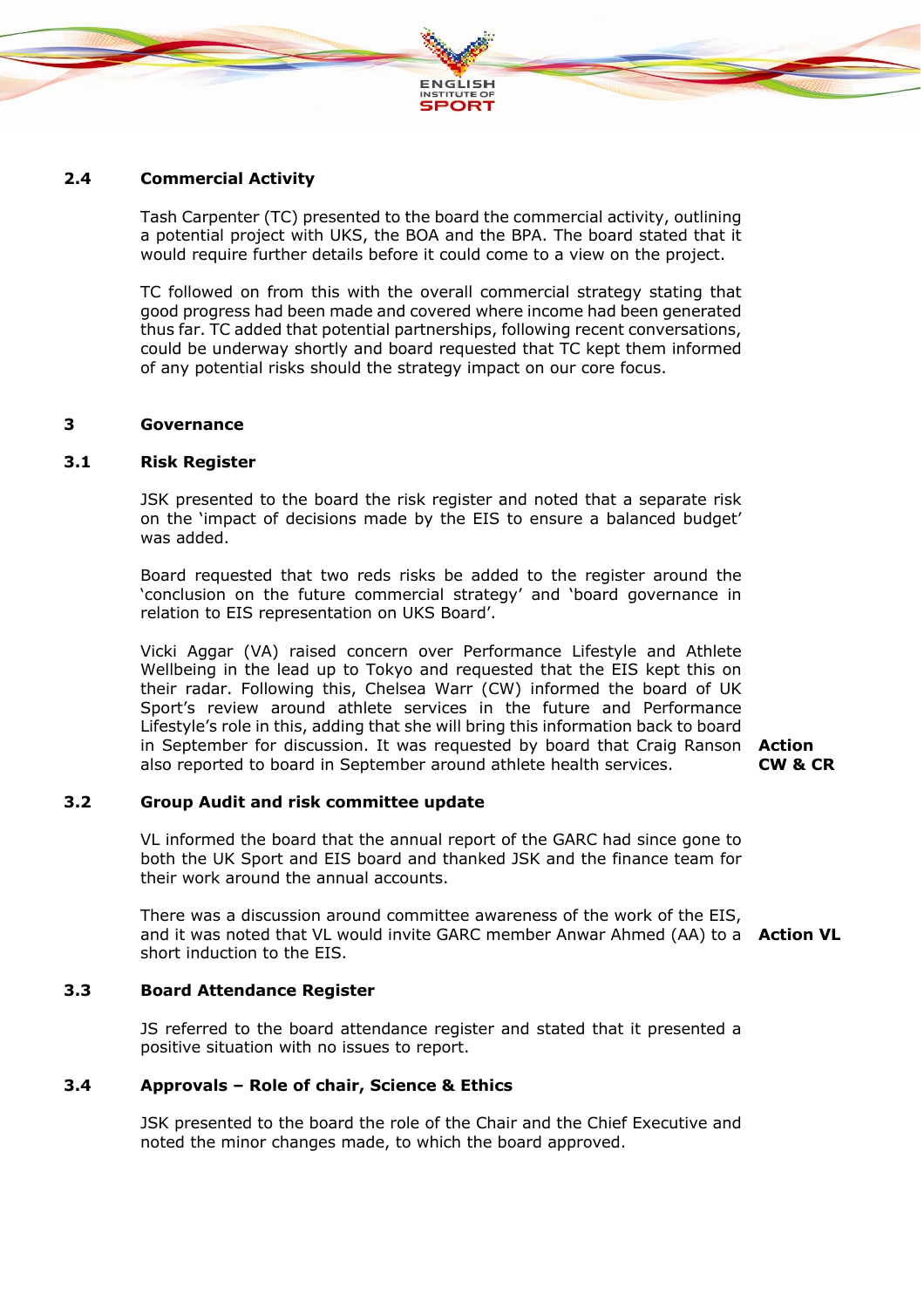

JSK then presented to the board the Terms of Reference for the GARC noting changes around the terms, to which board approved the changes.

KVS informed the board of the name change of the 'Science and Ethics Advisory Group' to 'EIS Technical Steering Committee' to provide more clarity around the groups function.

The new Terms of Reference for the Technical Steering Committee (previously called the Science & Ethics Advisory Group) were approved along with an agreed name change to 'Technical Steering Panel'.

The board also thanked KVS for his continued work on the panel.

# **3.5**

### **Nomination and Remuneration Committee**

VL informed the board that Matt Rogan (MR) would be taking SM's place on the Nomination and Remuneration Committee with immediate effect.

Jaqui Perryer (JP) outlined the board effectiveness action plan and noted that board effectiveness training had been explored with anticipation of delivery closer to the end of the year. JP agreed to organise external trainers to carry out board effectiveness training toward the end of the calendar year.

# **Action JP**

CW identified an opportunity to link both the new UK Sport and EIS board members onboarding inductions, which the board endorsed.

NW added that ethnic diversity was discussed during the EIS's recent Senior Leadership Team meeting and it was decided that external expertise would join the next Senior Leadership Team meeting to provide further insight around ethnic diversity.

#### **4 Strategy**

#### **4.1 Mission Control Report**

NW provided an overview of what was discussed during the Mission Control meeting held in May. A new deadline for Organisational Health KPIs to be in place was agreed and they would be brought to September's board.

#### **4.2 Individual Director Update**

NW informed the board that the change to the Charging Structure agreed by the EIS board in March was the subject of further discussion with UKS' **Action NW**executive.

JSK provided an update on behalf of Peter Elliott (PE) in his absence, stating good progress around development at Holme Pierrepoint had been made whilst the Bath development had stalled due to logistical issues.

JSK added that Operations Managers and Neil Page (NP) were taking part in reviews around multi-sport provision.